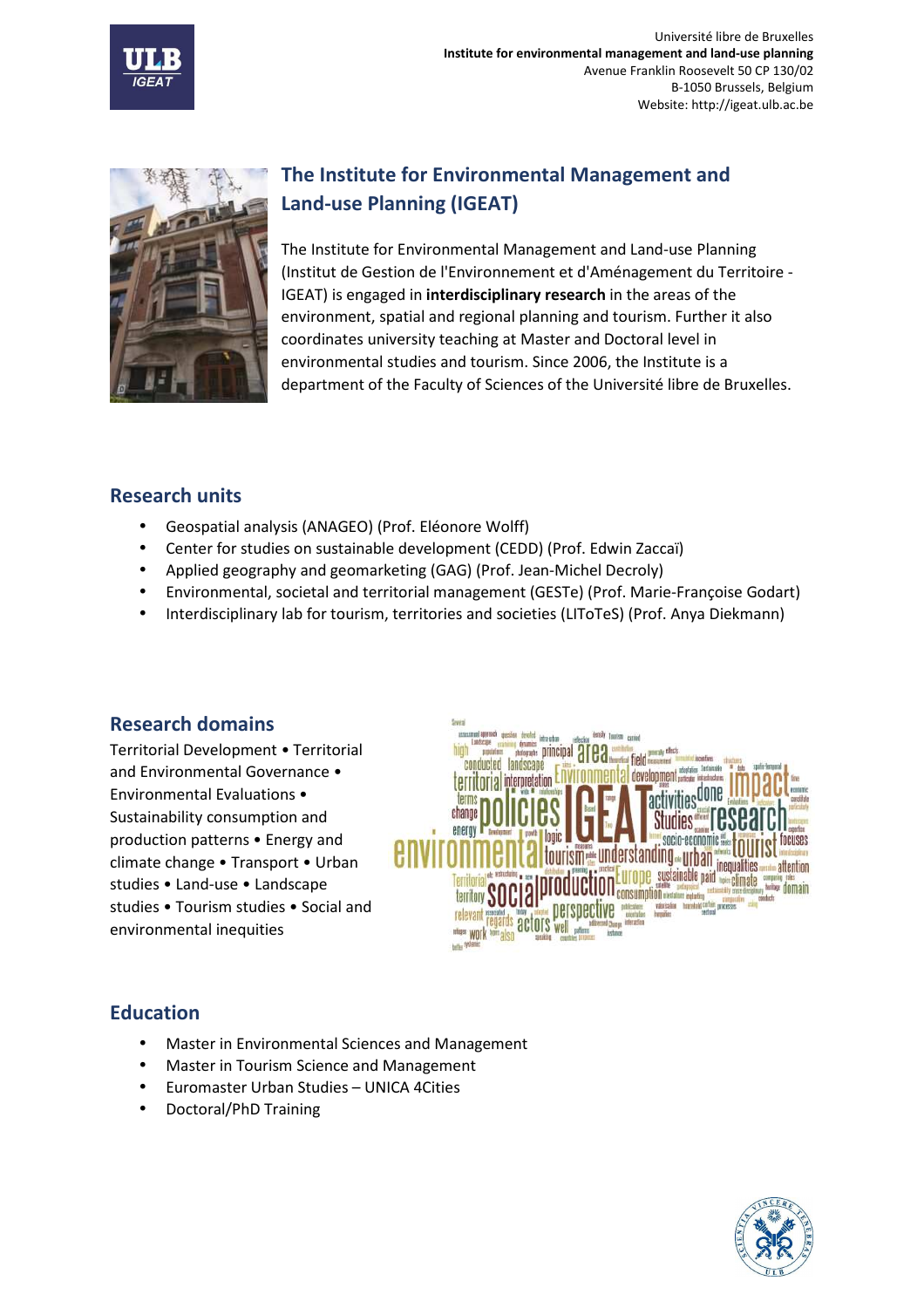

# **Environmental, societal and territorial management (GESTe)**

Chair: Prof. Marie-Françoise Godart

Administrative support: Mrs. Sandrine Spaeter

Research Staff : Prof. Wouter Achten, Mrs. Luce Bellefontaine, Dr. Valérie Cawoy, Ir. Alain Coppens, Mr. Etienne Castiau, Mr. Xavier Courtois, Mr. Simon De Muynck, Mrs. Michèle Haine, Mrs. Thaïs Pons, Dr. Stéphanie Quériat

#### This **multidisciplinary** team specializes in **environmental assessment** in the broad sense.

The group masters assessment techniques for products and services (e.g. Life Cycle Assessment), projects (e.g. Environmental Impact Assessment), as well as for plans (e.g. Strategic Environmental Assessment) and programs and policies. Next to their evaluation function, these competences are also used to nourish smart **land management** (including rural areas, landscapes, forests, …) for which the team employs an **ecosystem approach.**



Our research is organized along **two main topics**

- **Landscapes**
- Environmental impact assessment and management

# *Topic 1 - Landscapes*

Specialized in **Landscape and Spatial Planning**, the research unit GESTe has developed recognized expertise in landscape through publications (e.g. "The Landscape Atlas of Wallonia"), interuniversity research and the organization of several seminars and trainings. The specificities of our approach include four elements:



- **Rural development**: decoding the rural issues related to landscape structure.
- **The spatial scale**: analysis of landscape issues at both regional and local level including cross-boundary issues.
- **The temporal scale**: historical analysis of the production and representation of landscapes.
- **The sociological dimension**: analysis of the perception of landscapes, their symbolic and identity identification.

The **crossing of geomorphological** (climate, soil, topography), **natural** (vegetation) **and human data** allows in-depth studies on the description of landscapes, their symbolic meaning and identity. Issues arising are put in broader perspective and in particular allow the definition of recommendations combining landscape protection, management, and conservation.

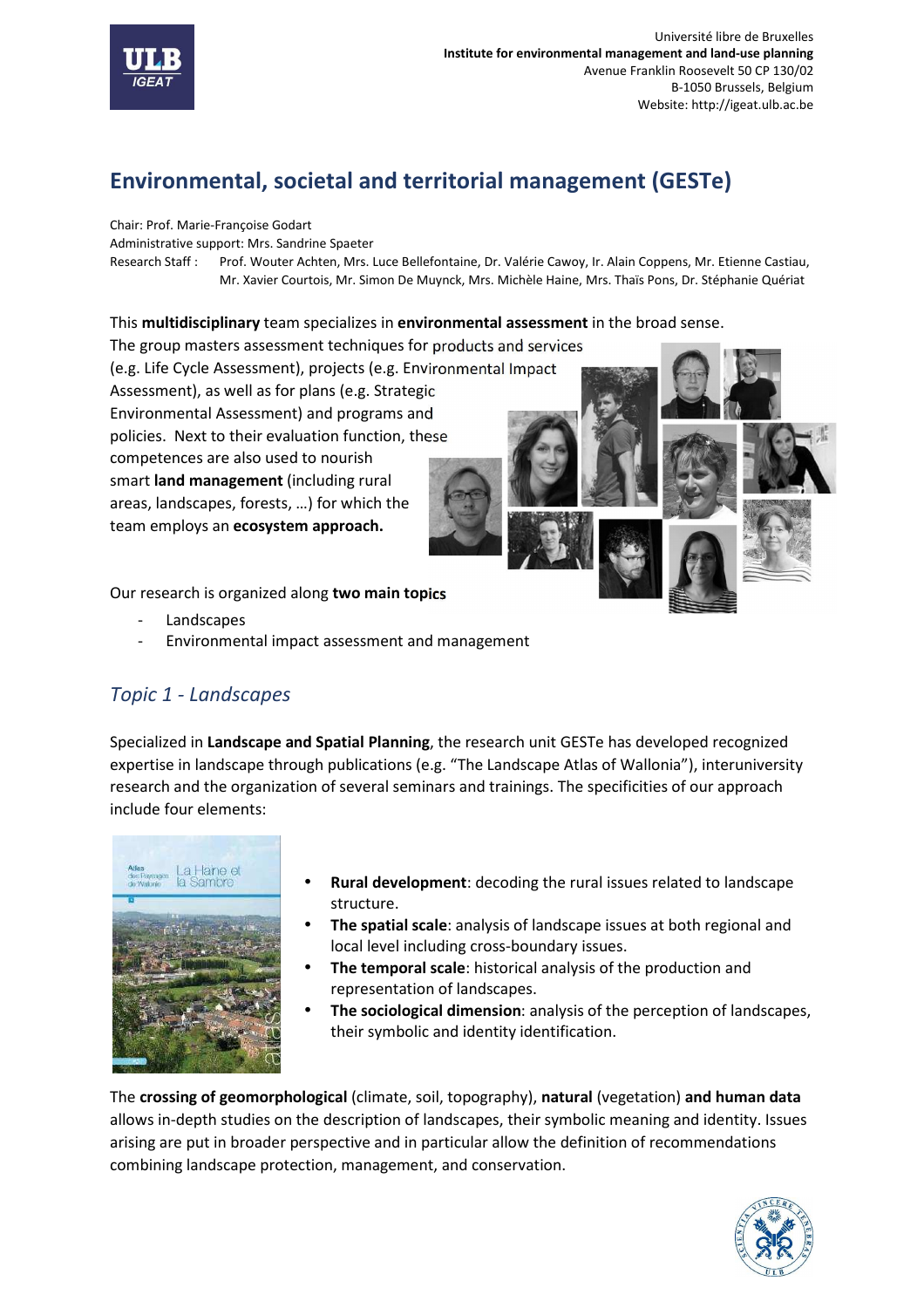

#### **Competences, methods, techniques available**:

- Field surveys and analysis
- Interpretation of landscapes based on i) individual interviews or focus group discussion; ii) analysis of imagery; iii) analysis of tourist guides
- Processing geospatial landscape analysis
- Mastering various graphical techniques (e.g. block diagram , topographic , etc. . ) as tools for reading, analysis and dissemination
- Analysis of the direct and indirect provisioning services of landscapes – agriculture, forestry, nature conservation, tourism
- Historical analysis of landscape evolution
- Evaluation of landscape integration in urban projects
- Operationalizing of the European Landscape Convention and its objectives for the protection, management and development of landscape quality
- Strong multidisciplinary and interdisciplinary reflex, including cross-boundary regional themes
- Multi-criteria analysis , statistical analysis





## *Line 2 - Environmental impact assessment and management*

Since several years the necessity to assess and manage the impacts of human activities on the environment becomes more and more important. Therefore a variety of methods has been developed, which allows to tackle this requirement in various ways.

**Environmental impact assessment** (EIA) assesses (infra)structural project proposals. These assessments can be executed on a voluntary base, mainly aimed at impact management, or in a legal context, mainly aimed at ex-ante evaluation for decision support. **Strategic Environmental Assessment** (SEA) involves evaluation of strategic planning documents (policies, plans and programs) and prospective projects aimed at identifying and formulation recommendations. Finally, **Life cycle thinking tools** (e.g. life cycle assessment, life cycle costing and life cycle management ) together with footprinting tools (e.g. carbon and water footprints) allow impact assessment and management of products, services and production systems, in both private and public sectors as well as in both industrial and bio-based sectors. These tools can be used in both a retrospective and prospective way.



#### **Competences, methods, techniques available**:

- Environmental impact assessment (experience: roads, quarries, airports, stores and office buildings)
- Carbon and water footprinting
- Life cycle assessment (experience: agricultural products, biofuels, biomaterials, wooden products, proteins, …)
	- Scenario analysis
	- Uncertainty analysis
	- Substitution effects
	- Methodological development